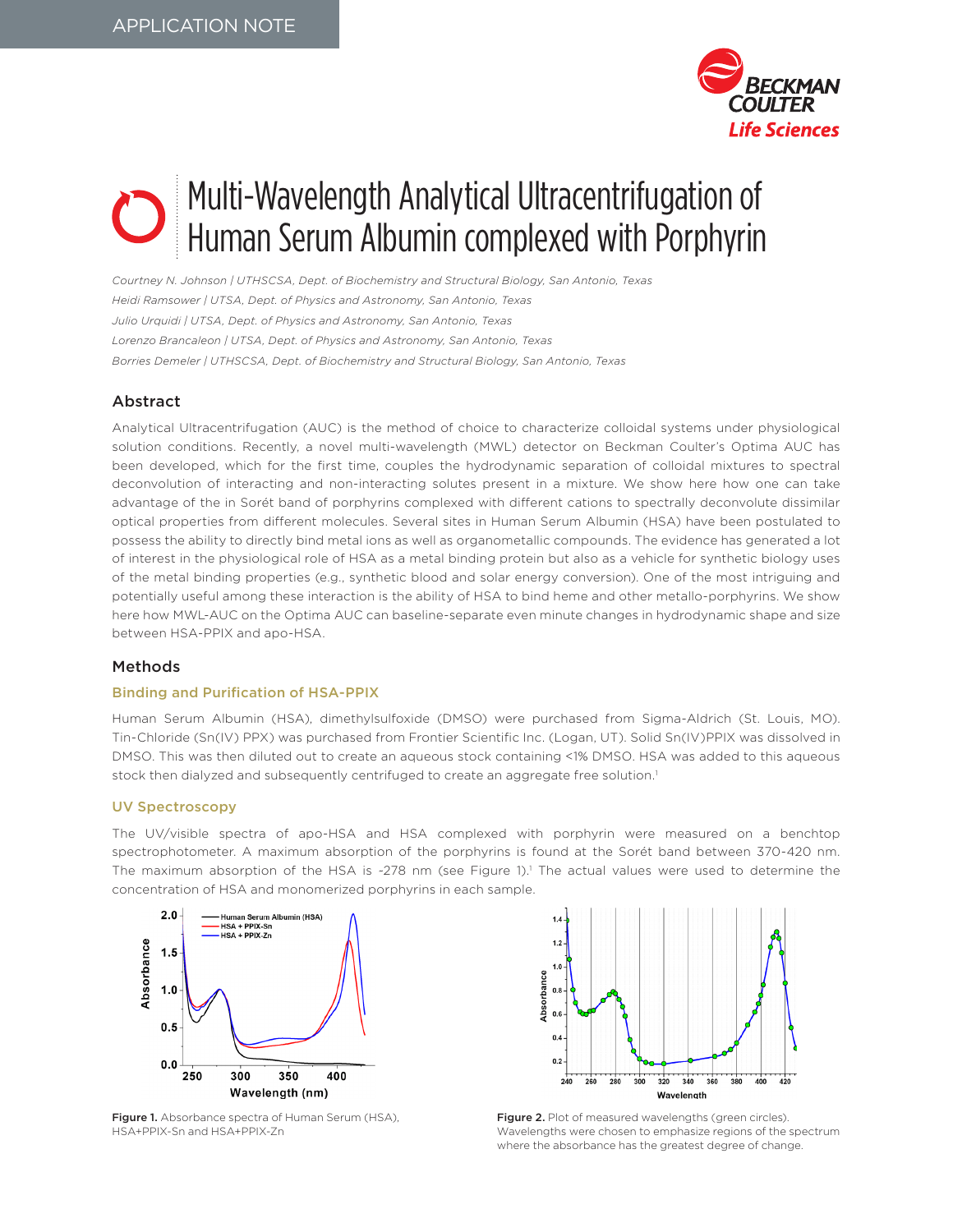#### Analytical Ultracentrifugation

Sedimentation velocity experiments were performed at 45000 rpm and 20°C. Samples were placed into cells fitted with epon centerpieces and quartz windows. Additional samples were measured in 10 mM NaPO4 buffer. The experiments were performed with the new Beckman Optima AUC multi-wavelength instrument equipped with both absorbance and Rayleigh interference optics. 42 wavelengths were measured in intensity mode. Wavelengths were positioned to assure that linear interpolations of the spectrum would generate the smallest RMSD difference between the interpolation and the measured spectrum. This approach emphasizes regions of the spectrum where the absorbance rapidly changes. 45 scans were collected for each wavelength over a 10.5 hour period.

### AUC-MWL Data Analysis

All data were analyzed with UltraScan-III version 2352.<sup>2</sup> Sedimentation velocity data were edited by defining meniscus, data range and plateau for each wavelength. The meniscus was fitted with the 2-dimensional spectrum analysis (2DSA)<sup>3</sup>, with simultaneous subtraction of time- and radially invariant noise. An iterative 2DSA step is performed at the end. Using the final 2DSA model for each wavelength, a time-synchronized finite element model is computed for each wavelength, generating a multi-wavelength surface (see Figures 3, 4). The resulting simulation is decomposed into the basis spectral vectors to generate a new dataset for each spectrally unique component (see Equation 1).4



Equation 1. Non-negative least squares of the multi-wavelength dataset by decomposing wavelength profiles into 2 basis vectors representing the intrinsic absorbance spectra of HSA and HSA-PPIX-Sn

This approach will generate a scalar concentration for each radial position and scan time for each spectrally unique component, resulting in separate hydrodynamic experimental data for each spectrally unique species. In this case, we used the absorbance spectra of apo-HSA and HSA-PPIX-Sn to separate the signals into two spectrally distinct hydrodynamic datasets. These datasets were analyzed by Monte Carlo Analysis<sup>5</sup> with either 2DSA or the parametrically constrained spectrum analysis (PCSA).<sup>6</sup> A plot of the hydrodynamics as a function of wavelength can reveal spectral properties of each species<sup>7</sup> as shown in Figure 5.





Figure 3. 25<sup>th</sup> scan of time synchronized finite element model **Figure 4.** 50<sup>th</sup> scan of time synchronized finite element model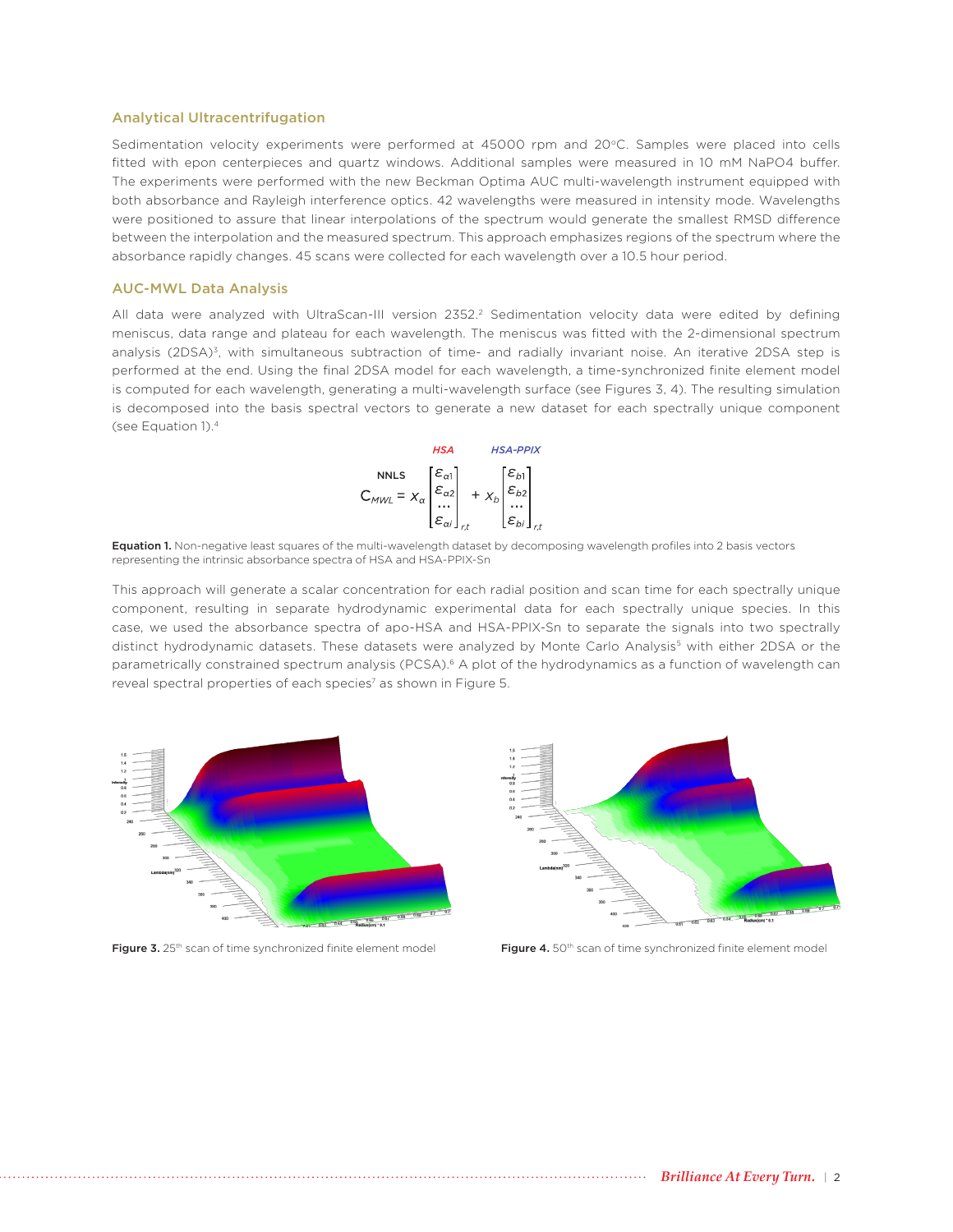

Figure 5. Hydrodynamic properties as a function of wavelength depicting spectral properties

#### Results

The goal of this study was to identify if purified HSA-PPIX can be reliably distinguished from free HSA by using multiwavelength enabled AUC8. To this end, we mixed apo-HSA with the previously prepared HSA-PPIX-Sn complex. The results from the Monte Carlo analysis of the separated hydrodynamic datasets are shown in Figure 6. These results show that separating the signals into two distinct hydrodynamic data sets allow us to determine the concentration and the hydrodynamic parameters for each spectrally unique component in solution. These results also indicate that the sedimentation coefficient of the porphyrin-complexed HSA is slightly higher than the apo-HSA.



Figure 6. A single wavelength (278 nm) experiment (left) shows two peaks but the species represented by those peaks is unable to be discerned. The multiwavelength experiment (right) allows us to baseline separate each component. This allows us to discern which peak represents apo-HSA (red) and which peak represents the HSA-PPIX-Sn complex (blue).

The difference in absorbance spectra for free HSA and HSA bound to PPIX can be used to separate the hydrodynamic data into data sets that represent each of the two species. As can be seen in Figure 6, the ability to spectrally separate individual species, even if they are hydrodynamically very similar, can be baseline-separated by this method, while a single wavelength (278 nm, which is the peak absorbance for apo-HSA) shows two peaks, though it is unclear which represents the apo HSA and which the HSA-PPIX-Sn species. This results in much higher resolution for any AUC experiment than was possible before. Furthermore, for mixtures containing multiple species with different absorbance spectra, it is now possible to derive intrinsic extinction spectra for each species, if they are hydrodynamically well-separated (see Figures 5 and 6). In this case however, the two species present in this mixture are hydrodynamically very similar and unique spectra are difficult to discern (Figure 5). Clearly, this improvement has far-reaching impact on the future of AUC experiments, especially for the study of interacting systems where the interaction partners have unique spectral properties.